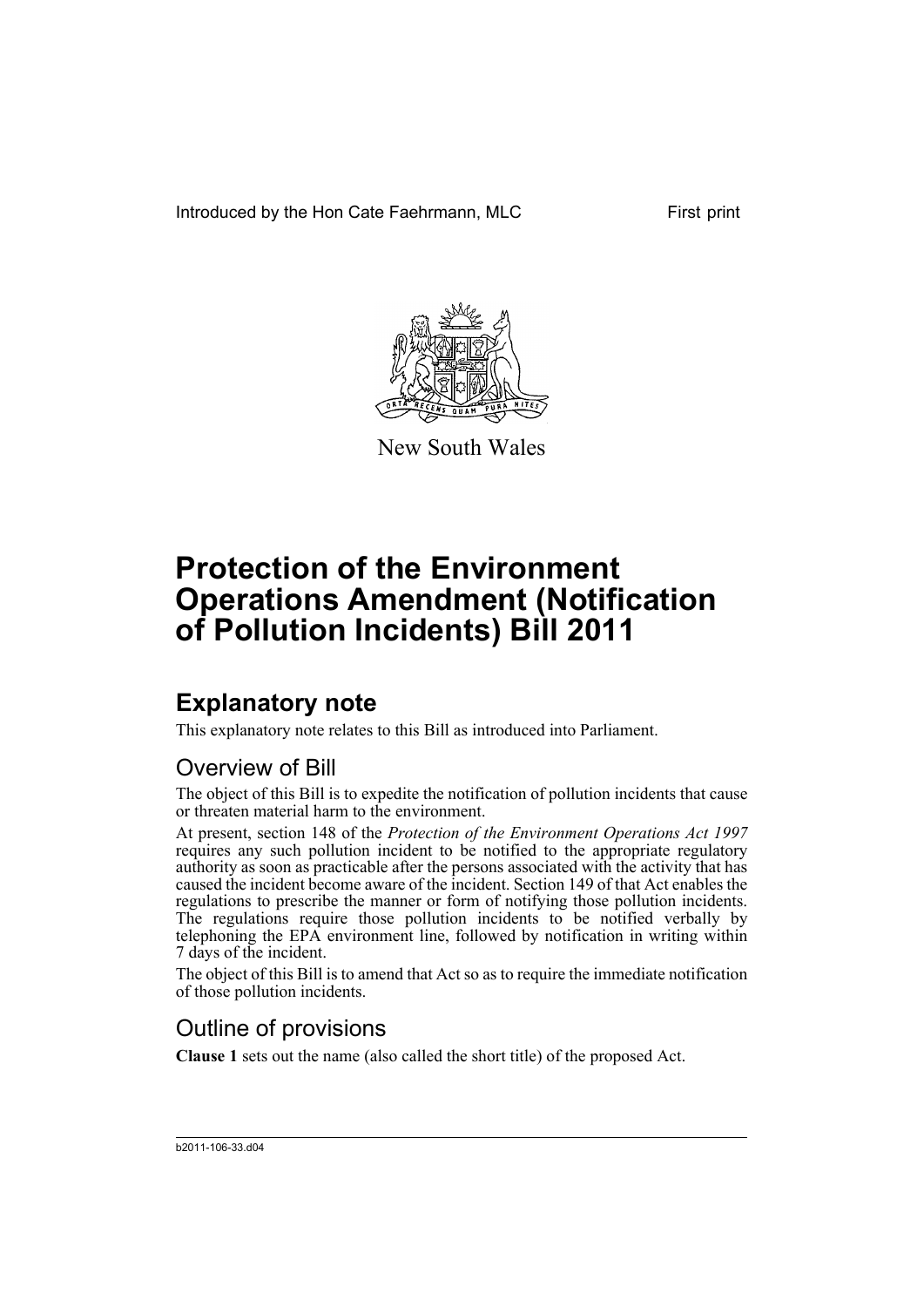Protection of the Environment Operations Amendment (Notification of Pollution Incidents) Bill 2011

Explanatory note

**Clause 2** provides for the commencement of the proposed Act on the date of assent to the proposed Act.

**Clause 3** amends section 148 of the *Protection of the Environment Operations Act 1997* to give effect to the object set out above.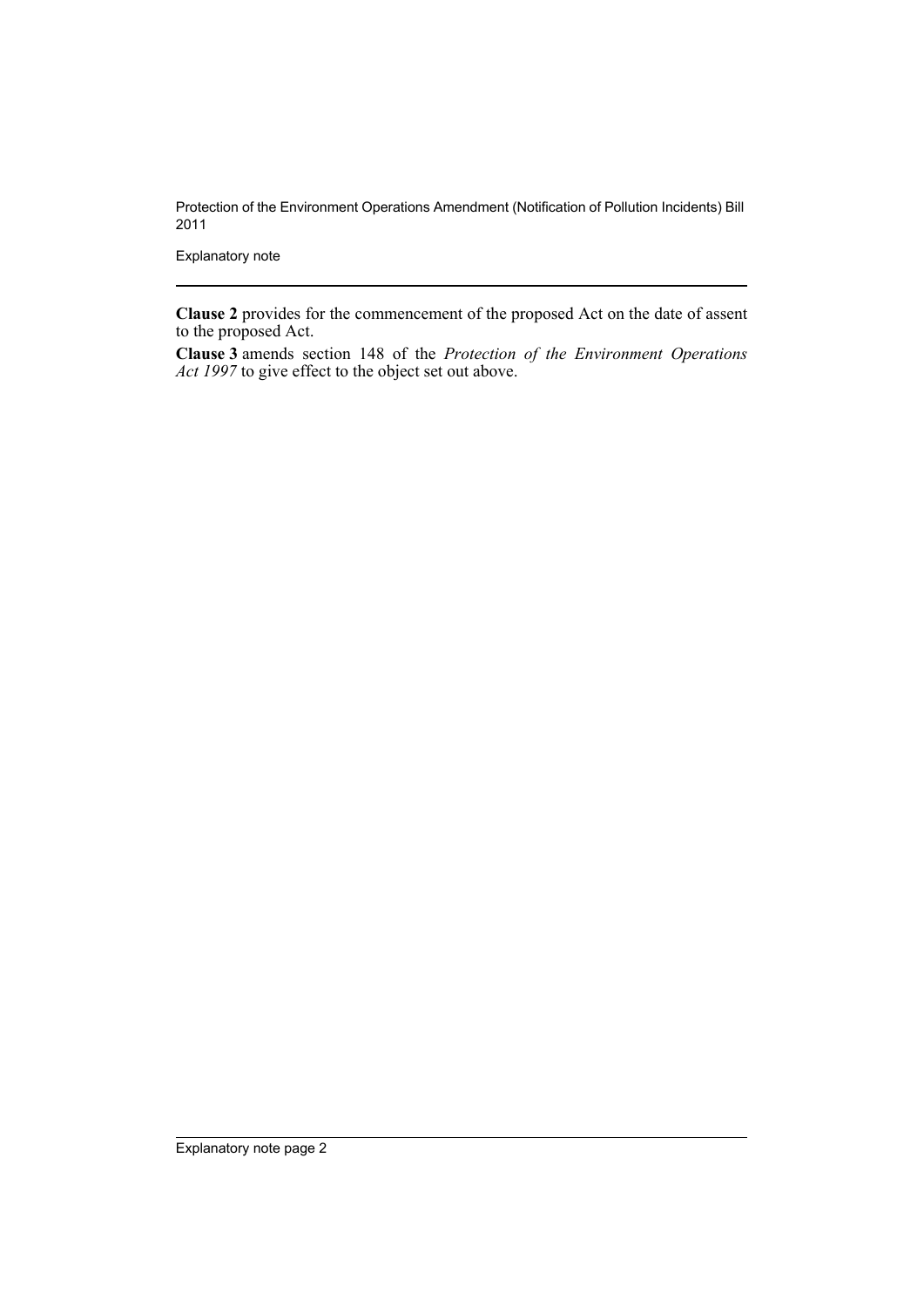Introduced by the Hon Cate Faehrmann, MLC First print



New South Wales

# **Protection of the Environment Operations Amendment (Notification of Pollution Incidents) Bill 2011**

### **Contents**

|                                                       | Page |
|-------------------------------------------------------|------|
| Name of Act                                           |      |
| 2 Commencement                                        |      |
| Amendment of Protection of the Environment Operations |      |
| Act 1997 No 156                                       |      |
|                                                       |      |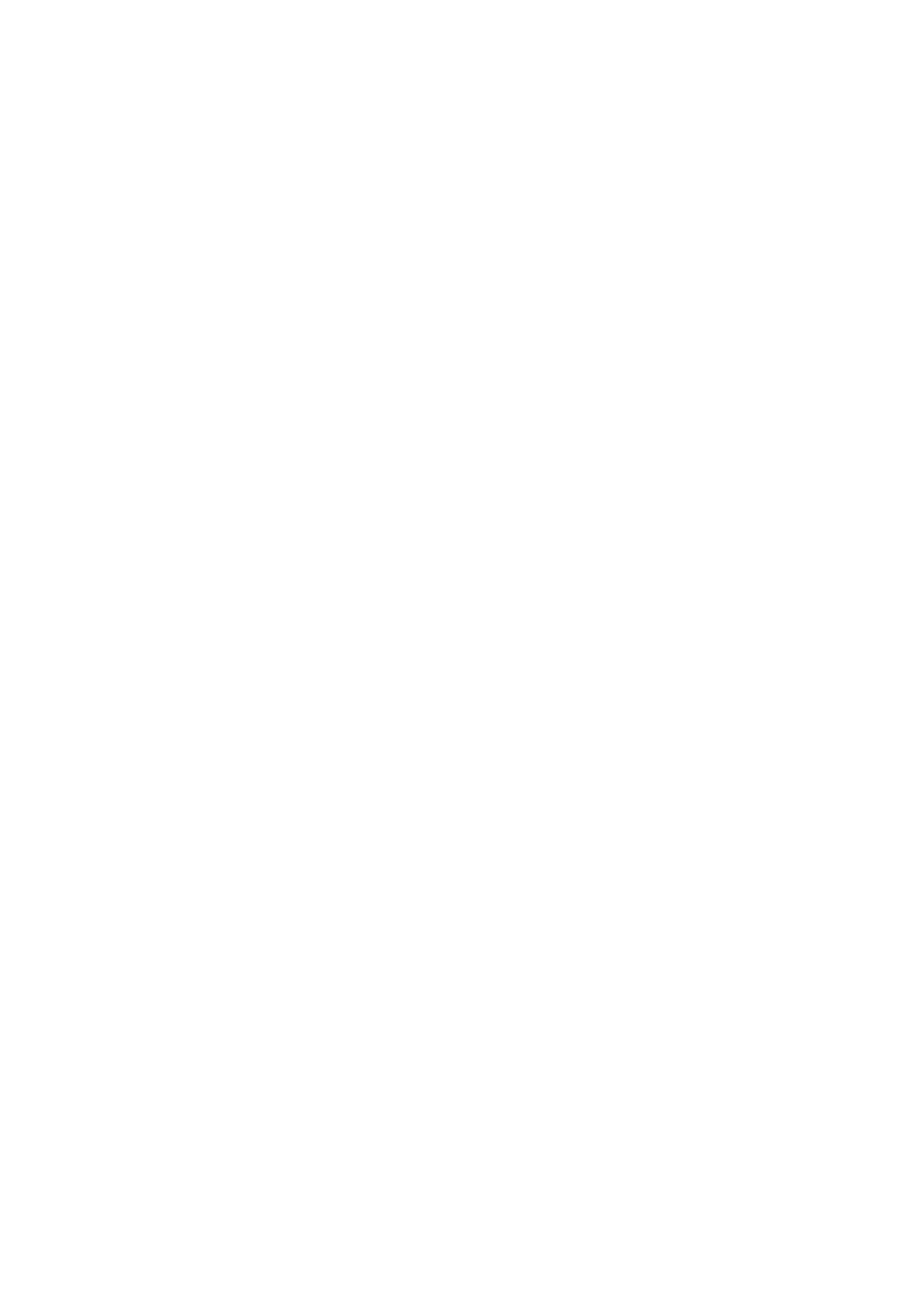

New South Wales

## **Protection of the Environment Operations Amendment (Notification of Pollution Incidents) Bill 2011**

No , 2011

#### **A Bill for**

An Act to amend the *Protection of the Environment Operations Act 1997* to expedite the notification of pollution incidents.